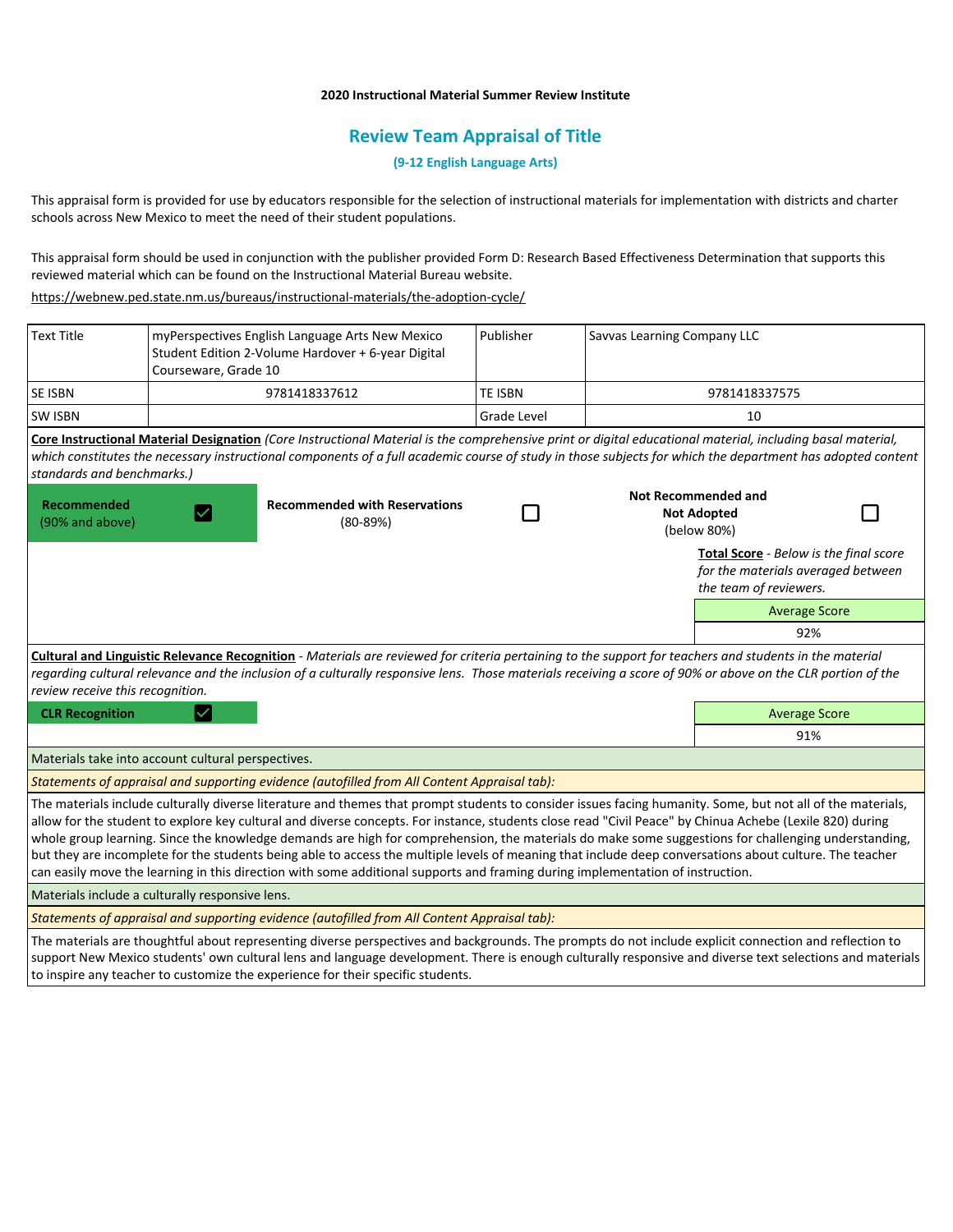**Standards Review** *- Materials are reviewed for alignment with the state adopted content standards, benchmarks and performance standards.*

Average Score 91%

Materials align with grade level standards overall.

*Statements of appraisal and supporting evidence:* 

The Grade 10 materials fully align with the CCSS 9-10 band; however, there are missed opportunities for higher levels of rigor. For example, the writing prompts are sufficient but lack full practical application and analysis. All standards are met and reflected routinely throughout the materials in wholegroup, small-group, individual and digital interactions.

Materials align to reading standards.

*Statements of appraisal and supporting evidence:* 

The materials offer a range of diverse texts at varying levels of complexity. The materials accompanying the readings align to the standards in both literature and informational text, lacking sophistication in rigor at times. For example, the materials ask students to find and identify, but not analyze word choices. There are supplemental trade books available online in a digital format, along with numerous resources for differentiation for highability, grade level, and struggling readers. Overall, the complete set of materials offer every student avenues to read varied multi-genre selections representing high-quality contemporary and classic authors.

Materials align to writing standards.

*Statements of appraisal and supporting evidence:* 

The materials supply opportunities to practice all forms of writing expected in the standards. There is variety and a selection of more contemporary choices. For instance, students are encouraged to explore interview, podcast, photojournalism, and web-based applications. The materials do not fully address academic honesty and proper citation.

Materials align to speaking and listening standards.

*Statements of appraisal and supporting evidence:* 

The materials provide speaking and listening opportunities, both small group and individual, to assess student skills. The materials allow for teacher and student self-direction for planning and improving communication.

Materials align to language standards.

*Statements of appraisal and supporting evidence:* 

The materials include evidence of the Language standards, with limited opportunities to integrate practice and reinforce into the various assignments and tasks. There are supplemental Language practice exercises available on the digital platform but not in the print materials.

Materials align to New Mexico content standards for ELA.

*Statements of appraisal and supporting evidence:* 

The materials align to NM content standards. There are texts representing Native American and Hispanic literature. There are also other diverse readings from other cultures that prompt students to consider multicultural perspectives and experiences. The teacher may have to modify some tasks and questions to engage the texts from a cultural perspective reflecting their students' needs and diversity.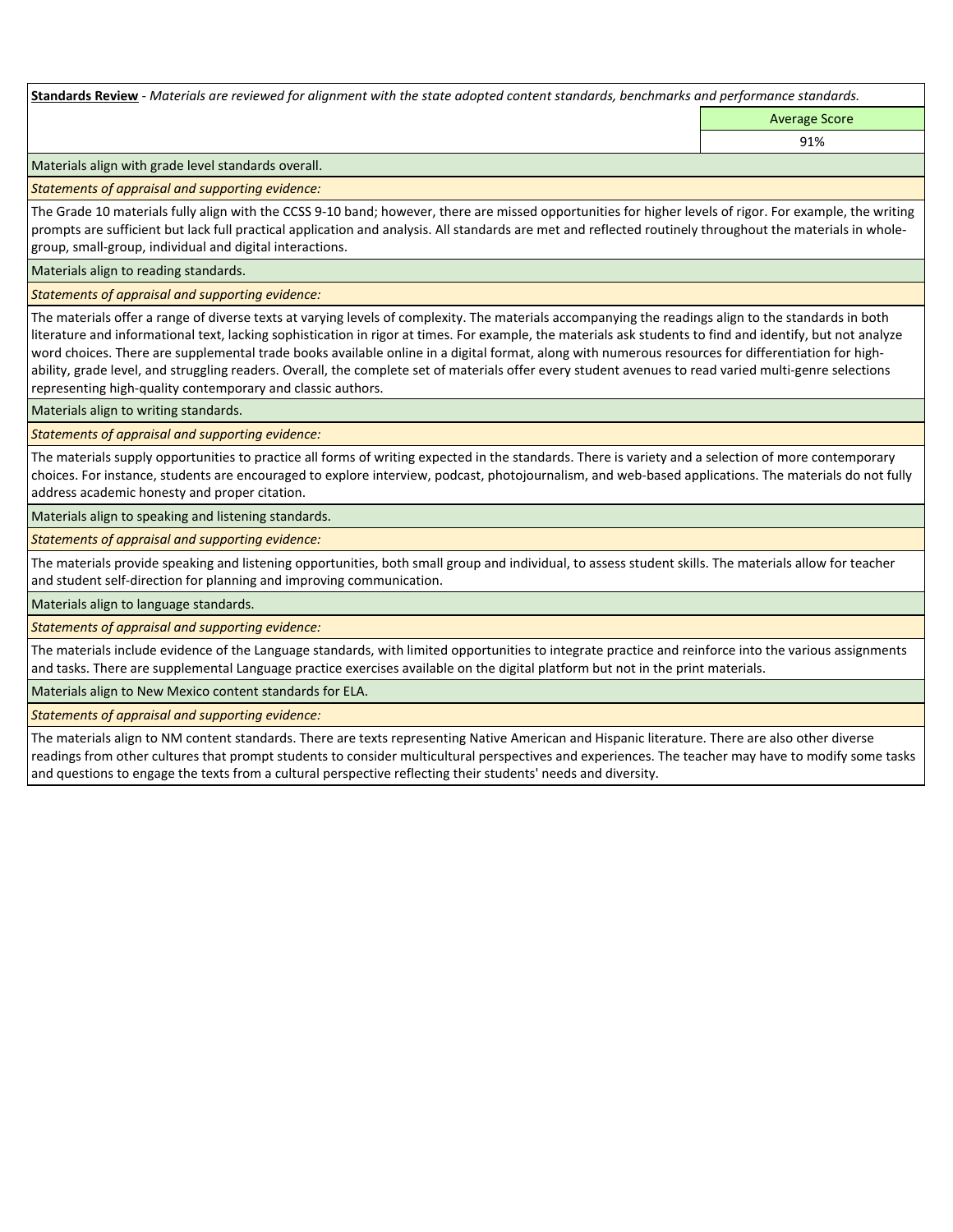**ELA Content Review** *- Materials are reviewed for relevant criteria pertaining to the support for teachers and students in the specific content area reviewed.*

Average Score

94%

Materials provide a selection and range of high-quality texts worthy of students' time and attention, exhibiting exceptional craft and thought and/or providing useful information.

*Statements of appraisal and supporting evidence:* 

The materials provide a broad selection of high-quality authors and craft. The Independent Reading student-choice selections are high-quality and create the greatest potential for student interest.

Questions in the materials are high-quality text-dependent and text-specific questions. The overwhelming majority of these questions are text-specific and draw student attention to the particulars in the text.

*Statements of appraisal and supporting evidence:* 

The questions in the materials are text-dependent and draw the student to look at specific lines, conventions, and content that is connected to the overarching essential question and performance-based assessment. Some comprehension questions are vague and do not lead the student directly to important passages. For instance, there are general statements that ask students to self-select important passages and discuss. A student that lacks academic independence might struggle with this type of questioning. However, the Craft and Structure analysis activities excel at prompting students to collaborate and apply higher-levels of text-dependent analysis.

Materials provide scaffolding and supports to enable students' learning of English language arts.

*Statements of appraisal and supporting evidence:* 

The materials, especially the Teacher Edition, provide guidance for scaffolding and supports that afford every learner opportunities to grow. There are reading summaries in multiple languages, allowing content to remains accessible to all students. The tool kit and glossary in each student edition are tools for supporting students' independent learning and accountability at all levels.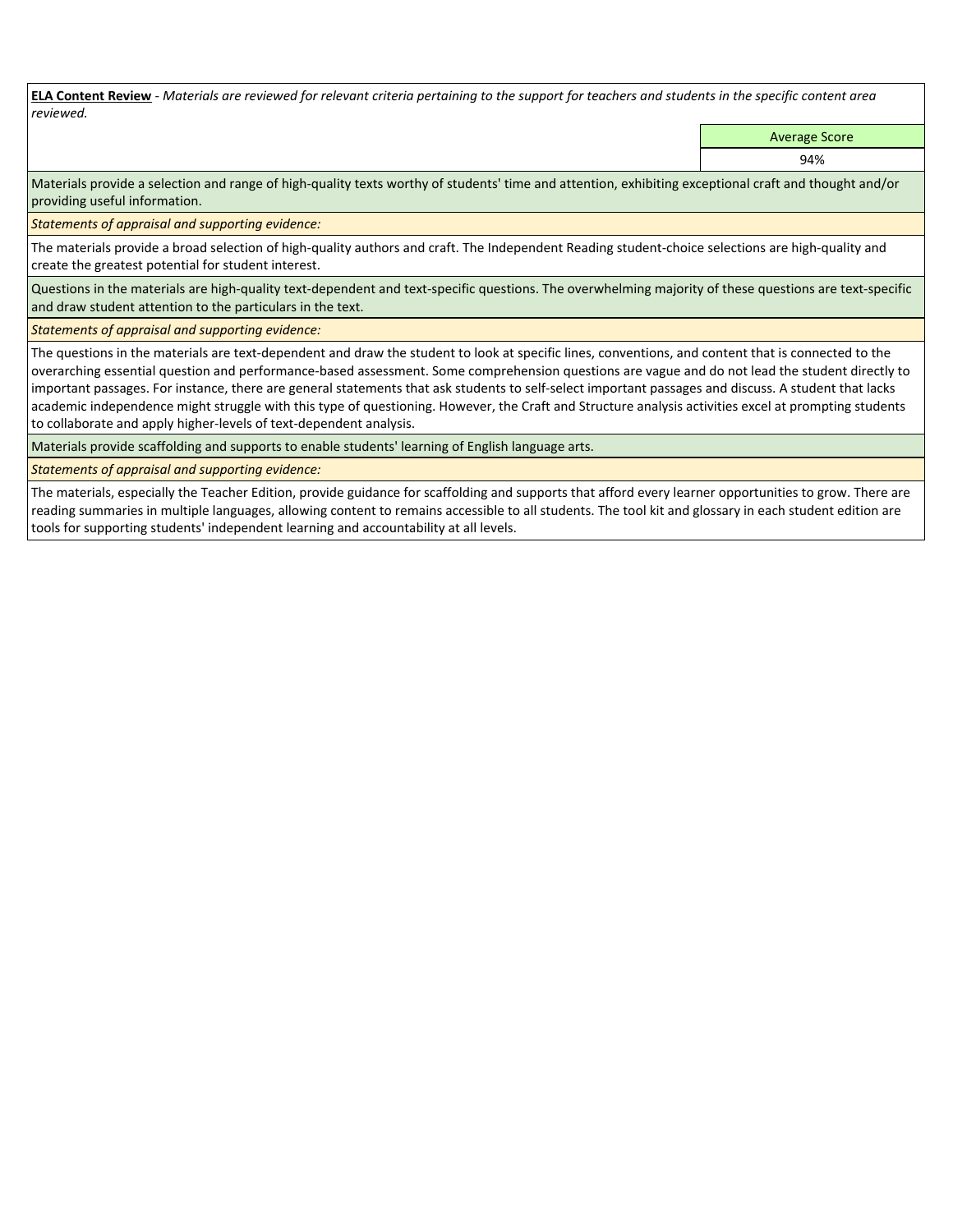**All Content Review** *- Materials are reviewed for relevant criteria pertaining to the support for teachers and students in the material regarding the progression of the standards, lesson structure, pacing, assessment, individual learners and cultural relevance.*

Average Score

95%

Materials are coherent and consistent with the high school standards that all students should study in order to be college and career ready.

*Statements of appraisal and supporting evidence:*

The materials are designed with practical applications and performance-based assessments. The materials are adequate for a 10th grade experience in English Language Arts even though some of the higher band of the standards are lacking in-depth study opportunities to make the transition to college and career seamless. The strength in this area is the value placed on small-group and independent learning with flexible product options to demonstrate learning.

Materials are well designed and take into account effective lesson structure and pacing.

*Statements of appraisal and supporting evidence:*

Unit goals, text, interactions, and activities prepare students for a full-circle experience with a culminating Speaking and Listening and/or writing exercise. The pacing recommendations are flexible and teachers are provided clear guidance for making instructional decisions based on varying levels of student need and proficiency.

Materials support teacher planning, learning, and understanding of the standards.

*Statements of appraisal and supporting evidence:*

The materials provide additional planning pages and instructions in the Teacher Edition that identify and unpack standards for the unit. The "Personalize for Learning" component assists the teacher in making accommodations for differentiated planning. The resources required are also clearly identified throughout so the teacher can take advantage of all that is available to teach the standards well.

Materials offer teachers resources and tools to collect ongoing data about student progress on the standards.

*Statements of appraisal and supporting evidence:*

The digital platform has an ongoing data collection feature, but the reviewers are unclear about the extent of its capacity to monitor student progress. The Teacher Professional Development Center provides tools and resources for maximizing the use of formative and summative assessment options throughout all of the learning. The materials and assessment options allow the teacher to track standards and skill development of individual students. The student is always included in self-monitoring and reflecting on their progress as well through the use of checklists, rubrics, and other tools.

Materials support effective use of technology to enhance student learning. Digital materials are accessible and available in multiple platforms.

*Statements of appraisal and supporting evidence:*

The digital platform is customizable and most materials can be downloaded. There are supplemental videos and resources for differentiation, scaffolding, and building student interest. There is also an ELD-specific set of digital resources, although they were not accessible to reviewers. The materials often ask students to go beyond traditional forms of learning to use digital tools such as a notebook and others resources. Students have numerous opportunities for research and production using digital platforms.

Materials can be easily customized for individual learners.

*Statements of appraisal and supporting evidence:* 

Materials, including lessons and assessment, can be easily customized online. For example, the teacher can select test items from a bank to customize an assessment. They can individually assign different materials and leveled text to each student. They can also customize the directions on many of the assignment sheets. Opportunities for customization are not available in the student print edition. The teacher has to lead by connecting the student to available resources online.

Materials give all students extensive opportunities and support to explore key concepts.

*Statements of appraisal and supporting evidence:*

The essential questions found in each unit are dependent on exposure to varied texts. The performance-based assessments do provide extensive opportunities to explore key concepts and make decisions that reflect deep engagement. For instance, students may write an informative or argumentative piece, then translate it into an engaging oral presentation that demonstrates the ability to decide what information is the most important for a specific audience.

Materials take into account cultural perspectives.

*Statements of appraisal and supporting evidence:*

The materials include culturally diverse literature and themes that prompt students to consider issues facing humanity. Some, but not all of the materials, allow for the student to explore key cultural and diverse concepts. For instance, students close read "Civil Peace" by Chinua Achebe (Lexile 820) during whole group learning. Since the knowledge demands are high for comprehension, the materials do make some suggestions for challenging understanding, but they are incomplete for the students being able to access the multiple levels of meaning that include deep conversations about culture. The teacher can easily move the learning in this direction with some additional supports and framing during implementation of instruction.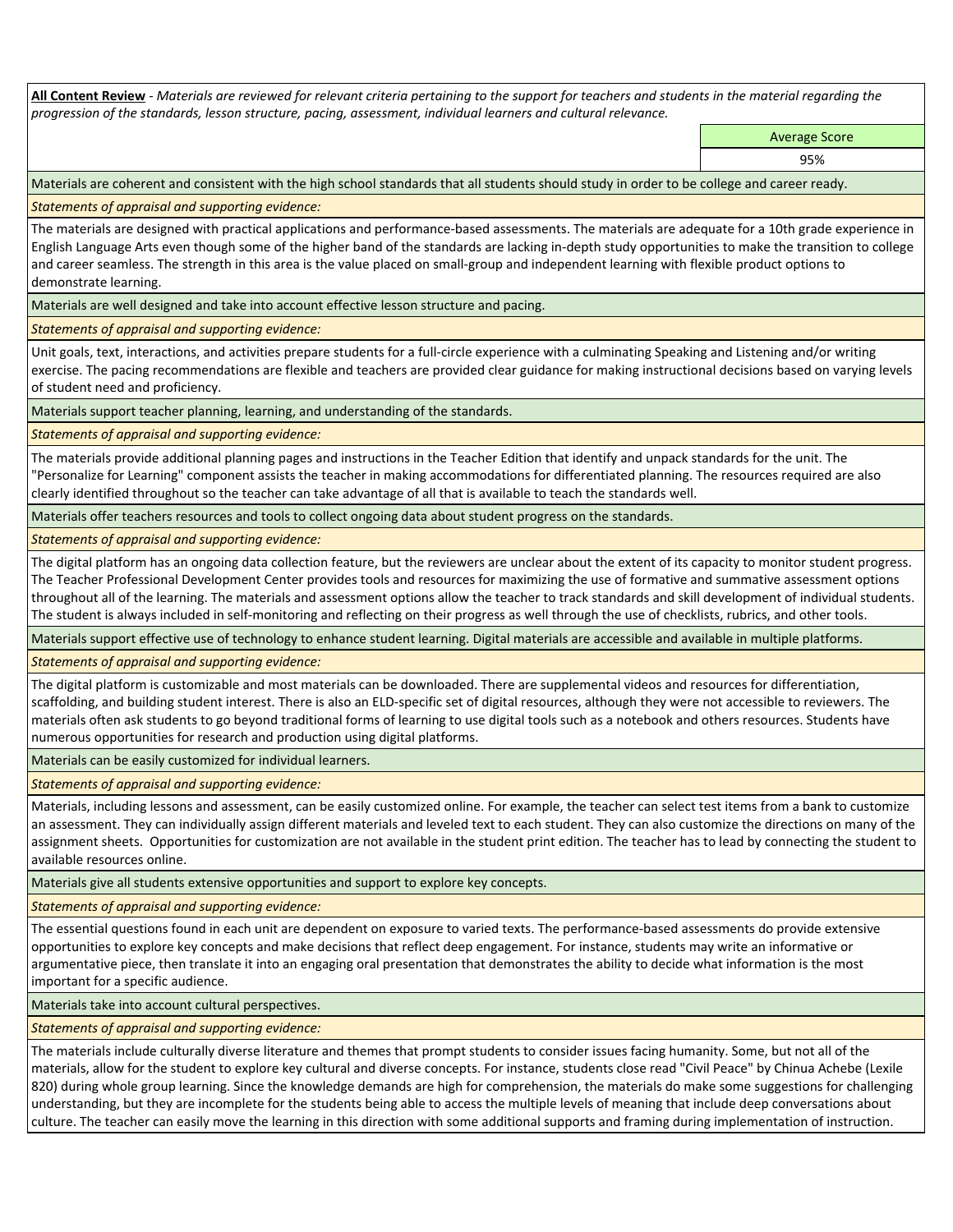Materials include a culturally responsive lens.

*Statements of appraisal and supporting evidence:*

The materials are thoughtful about representing diverse perspectives and backgrounds. The prompts do not include explicit connection and reflection to support New Mexico students' own cultural lens and language development. There is enough culturally responsive and diverse text selections and materials to inspire any teacher to customize the experience for their specific students.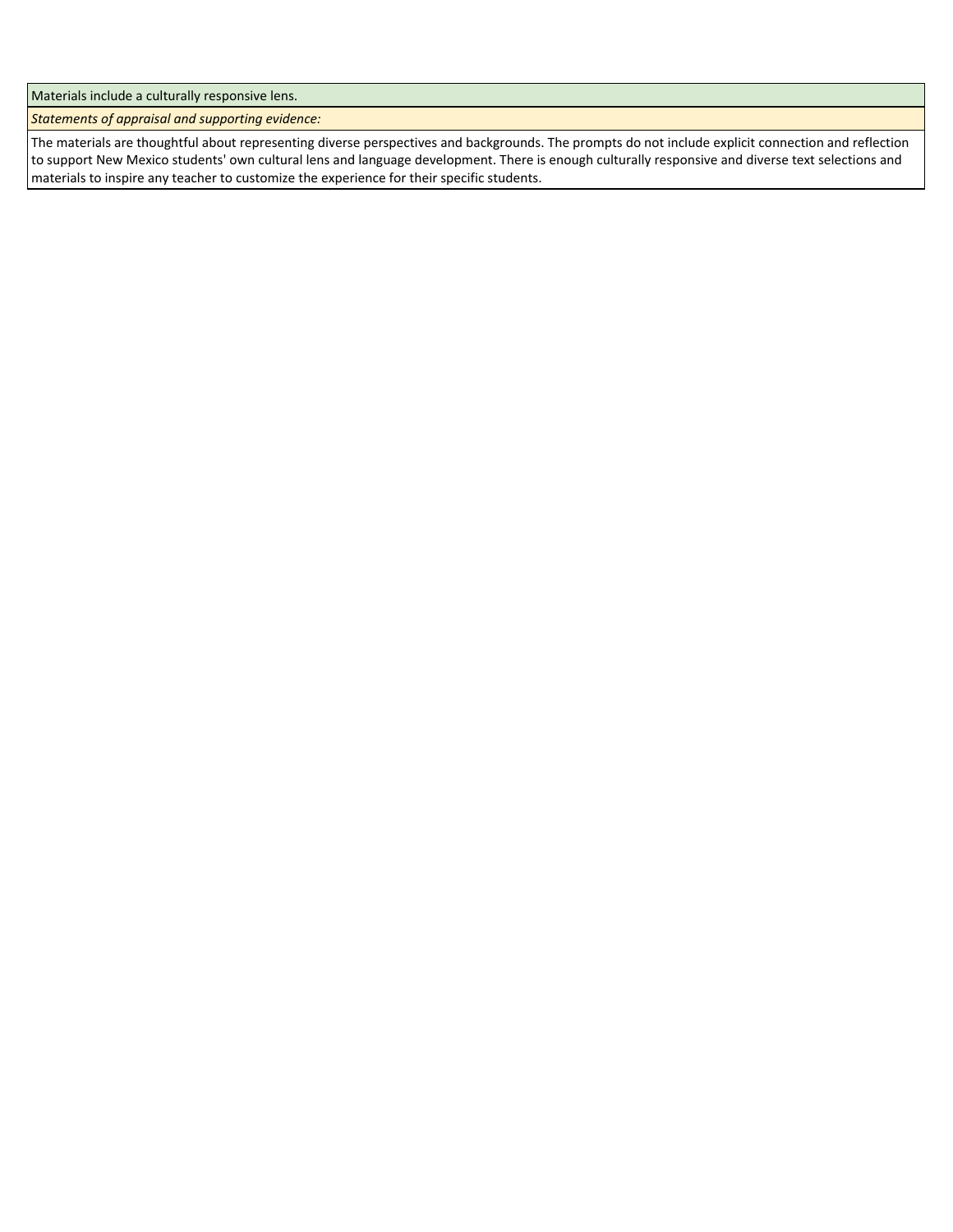**Reviewers' Professional Summation** *- These materials are reviewed by Level II and Level III educators from across New Mexico. The reviewers have brought their knowledge, experience and expertise into the review of these materials. They offer here their individual summary of the material as a whole.*

Reviewer #: 7

#### *Background and experience:*

I am a Level III renewed National Board Certified English Teacher and administrator with endorsement in gifted, reading, and TESOL. I have nine years of diverse New Mexico classroom experience in grades 6-11. I have taught English in early college and comprehensive high school settings. I also have eight years of university teaching experience. I am currently serving as a high school English Language Arts Content Specialist in my district's Instruction division. I earned a PhD in Curriculum and Instruction with emphasis in Critical Pedagogies and Gifted Education. I also hold a Master of Arts degree in Reading.

#### *Professional summary of material:*

My Perspectives Grade 10 offers a complete set of materials that attend to the body of standards for this grade level. There is a wealth of variety in terms of diverse and high-quality authors and selections; however, the teacher will have to creatively establish relevance and interest for several of the units as some of the topics may not be engaging at first glance to students. The backward design routine of whole group, small group, individual then performance assessment makes navigation easy and flexible. The materials are exceptional at identifying the standards and which assessments, scaffolds, modifications, and resources can be used to fully implement all that is available. Students are also included in ongoing self-assessment and goal setting to grow their literacy skills. Each unit of the materials is clear, with instructional sequences and customization options; however, cohesion between units is lacking. In order to attend more thoughtfully to diverse cultural perspectives that reflect New Mexico, the teacher will have to supplement the provided prompts and discussion. The online platform alone warrants consideration of the materials due to the resources available in Spanish, progress monitoring, customization, teacher professional development, and blended learning opportunities.

Reviewer #: 8

#### *Background and experience:*

I am a Level III Certified English Teacher with TESOL endorsement. I have two years of experience teaching ELD and 9th grade ELA in New Mexico and two years of experience teaching Dual Enrollment and AP Language and Composition in Texas and Virginia. I also have ten years of university experience teaching Composition, Business Writing, World Literature, Public Speaking, and Women's Studies courses. I am currently a member of my district's ELA Advisory Team and Curriculum Mapping Team. I hold a Master of Arts degree in English.

#### *Professional summary of material:*

My Perspectives ELA Grade 10 was put together systematically with the CCSS in mind. The standards and accompanying skills are clearly marked on the pages in both the teacher and student editions. Mixed genre texts from some terrific authors align with the unit topics and go together well; however, the chosen texts may require some coaxing on the part of the teacher to keep students engaged. Unit planning and scaffolding are included on each page in the TE that aligns exactly with the student edition. Each unit begins with a student self-evaluation chart that includes the overarching CCSS in student friendly language and covers the reading, writing, language, and speaking and listening goals for the unit. Students are aware of the purpose for the lessons and can then evaluate their own growth. The activities and assignments within each unit address the interests of today's students by incorporating technology such as videos, podcasts, and multimedia work, but could be more rigorous to fulfill the requirements for 10th grade and better prepare students for 11th grade work. One of the major strengths of this set of materials is how group work is taught and reinforced. Each unit is broken down into "Whole Class Learning," "Small-Group Learning," and "Independent Learning." A school would have to have access to the online platform as the "Independent Learning" sections of the units are only available through the digital materials. The tool kit, indexes, and glossaries in the teacher edition and both volumes of the student edition are extremely helpful in navigating the text and as a quick reference for skills and formatting. Though the "Tool Kit" includes a section on MLA format and citing sources, this was not reinforced throughout the materials as it should have been. Overall, I would recommend this set of materials for 10th grade ELA.

#### Reviewer #: 9

#### *Background and experience:*

Over the course of eight years, I have taught grades 9-12 English including honors, Pre-AP, and SPED inclusion courses in three different states, so my experience is vast in different curriculums, systems, texts, and programs both district and content-wise. I am currently finishing a MA in English and am a Level II teacher in the state of NM.

*Professional summary of material:*